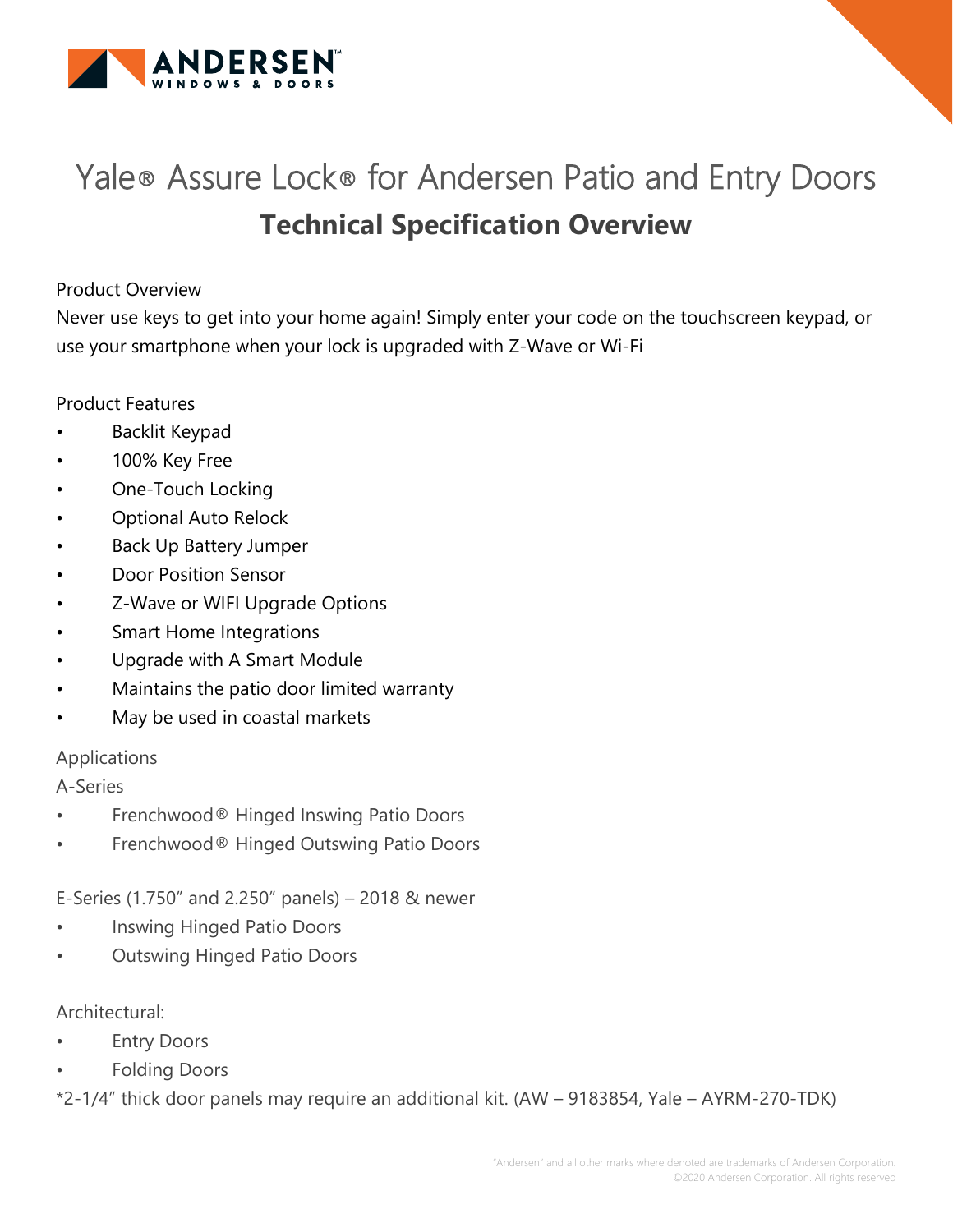

# Specifications

Power Source

- 4 AA Alkaline batteries (supplied)
- Battery Life Approximately 12 months with regular use
- 9V battery can be used as a back up

# Number of entry codes

- 25 entry codes
- 250 entry codes with Z-wave
	- Unlimited Entry Codes with Wi-Fi/Bluetooth

# Handing

- Reversible
- Self-Handing

#### Environmental

• -22F to 180F

# Available Finishes

- Satin Nickel
- Black
- White

Lock Versions - Smart Module Options

- Touchscreen No module
- Wi-Fi & Bluetooth Module color: White
- Z-Wave Module color: Green

Compatibility

• Compatible with all Z-Wave enabled smart home systems or security systems (Z-Wave versions)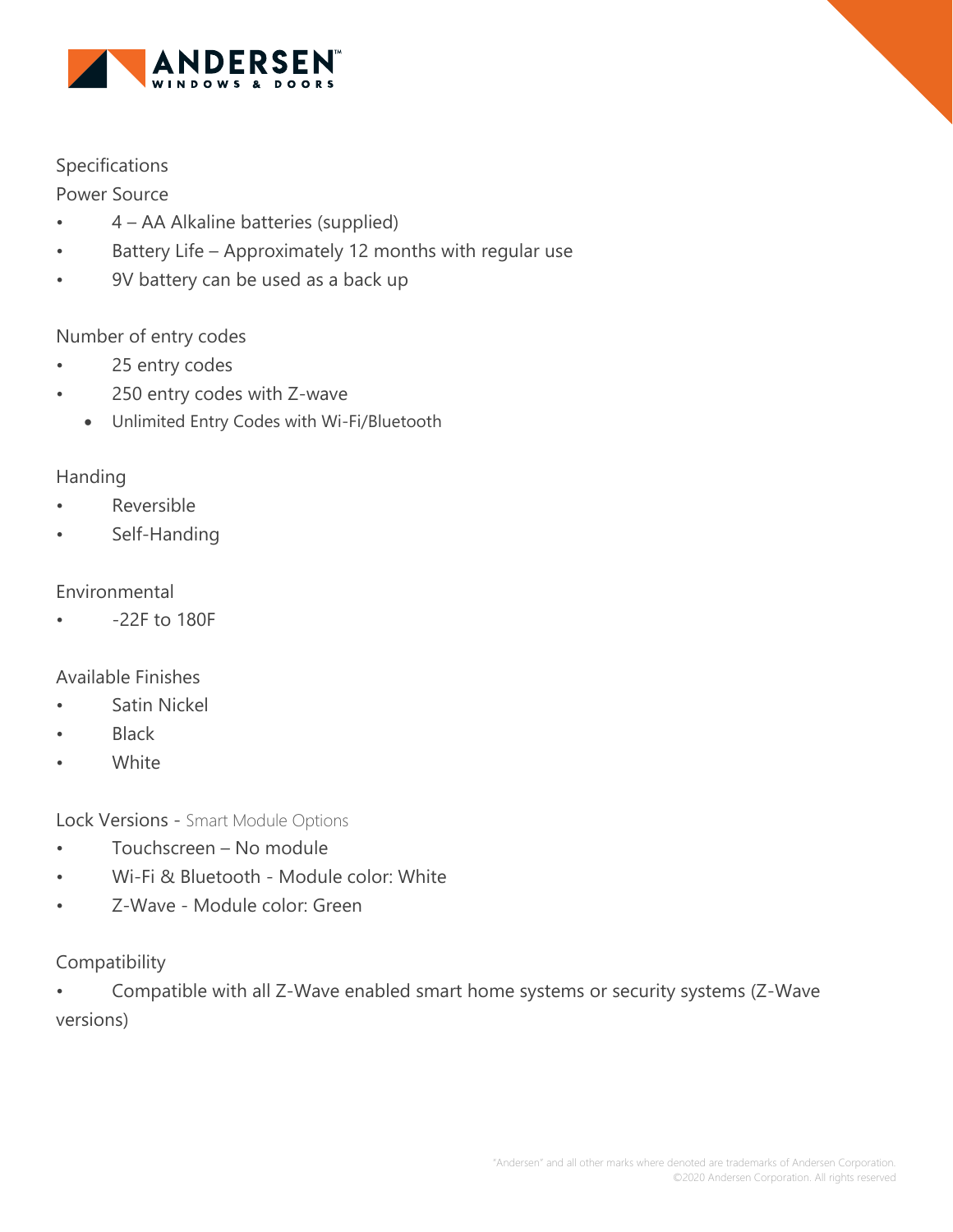

Example security systems:

- ADT
- Honeywell
- DSC
- **Interlogix**
- Alarm.com
- Nortek
- CPI
- DMP
- SecureNet

Example Smart Home and other control systems (\*Requires radio module from provider)

- Savant
- BeHome24/7
- Go Parakeet
- Point Central
- HomeSeer
- Ezlo
	- Nexia™ Home Intelligence
- Wink
- SmartThings
- Comcast Xfinity\*
- Control4<sup>®\*</sup> -- Certification coming soon
- Crestron®\* -- Certification coming soon

Voice Assistant integration (Requires Wi-FI Smart Module or Z-Wave Module via compatible partner integrations)

- Amazon Alexa
- Google Home
- Siri (Apple HomeKit)

# Agency Listings

- FCC
- $\cdot$  IC